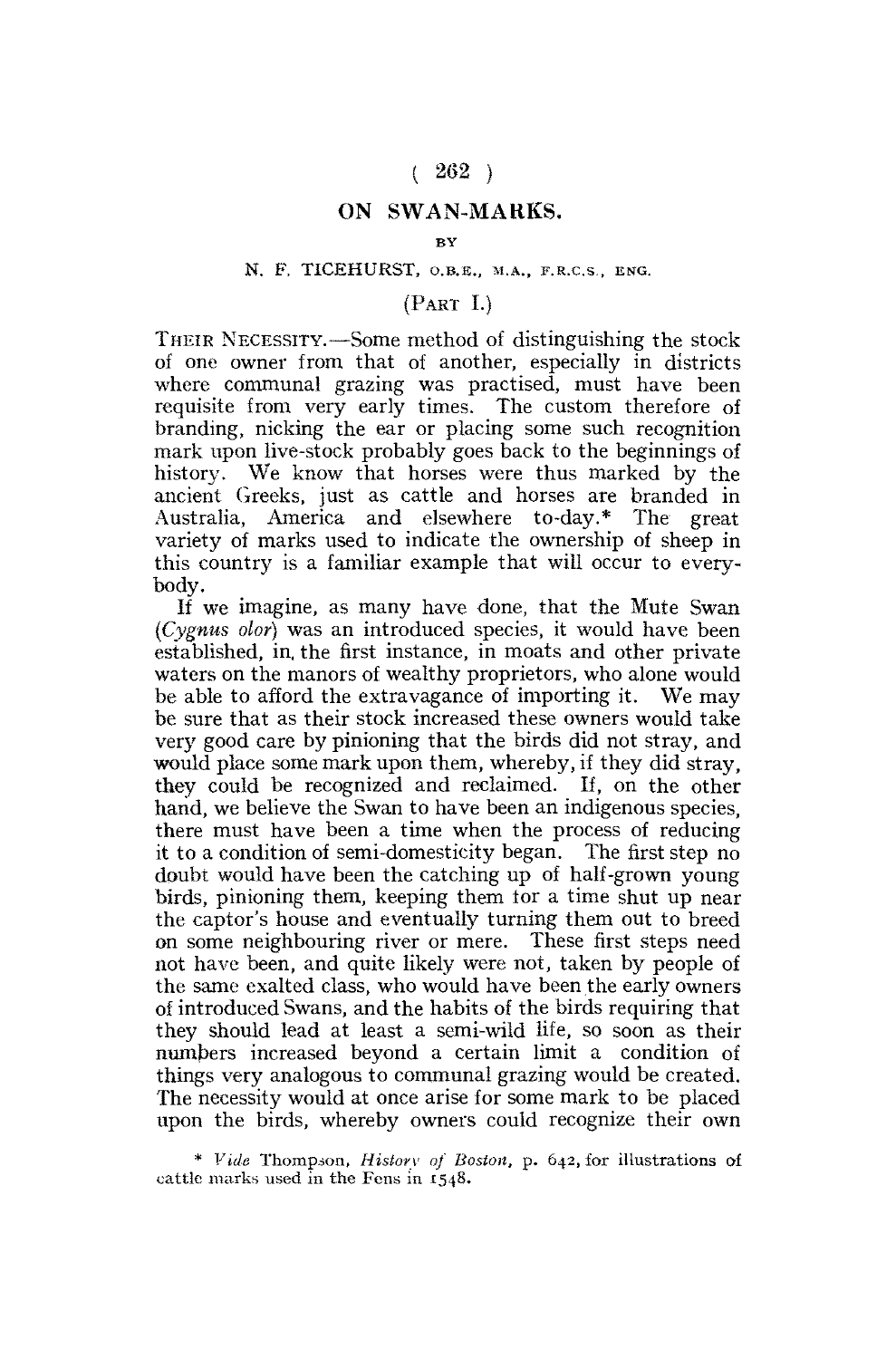property, not only to avoid losing the old birds, but in order that they might claim the young, as well as to trace those that had strayed or been stolen, which seems to have been a not infrequent occurrence. In one or other of these ways therefore the practice of marking Swans had its beginnings.

THEIR NATURE.—When one speaks of Swan-marks one usually refers to the nicks or other designs placed upon the upper mandibles of Swans to denote to whom they belonged. But these, although the most universally used marks, were not the only ones. They were occasionally supplemented by notches cut in one or both edges of the lower mandible, by some simple design cut in the side of the tarsus or the body of a web, by one or more slits cut in the edges of the webs, or by the removal of one or both hind toes or one or more claws. On the Arun in Sussex the side on which the pinioning was done seems to have constituted part of the mark.

In Yorkshire every owner had his foot-mark as well as a beak-mark, and all young birds were marked with the footmark alone at the Midsummer upping, while the beak-mark was added at Michaelmas on those that were to be kept for stock. About two dozen foot-marks are recorded for the great level of the Fens, several owners on the Arun possessed them, the Earls of Rutland used one on the Trent, and one was reserved for putting on Thames Swans that became forfeit to the Crown, but elsewhere there is no evidence of their use.

Lower mandible marks seem to have been entirely confined to the Fens at a comparatively early period. Towards the end of the fifteenth century a considerable proportion of Fen marks had them. Their use must have been a very questionable convenience, seeing that in the Swan the lower mandible shuts into the upper and its edges are quite hidden when the bill is closed. In any case their use rapidly died out and under a dozen are on record for Elizabethan times.

THEIR MODE OF RECORD.—If not before, at any rate very soon after, the passing of the statute of 1483, when a more strict supervision of Swan-keeping was instituted, all the marks used in each area, for which a deputy Swan-master was responsible, were collected and entered with their owners' names in a book or roll that was kept in his custody. In speaking of these, whether books or actual rolls, it is convenient to use the word roll for all.

There is evidence that Swans were kept and marks used in Kent, Sussex, Hampshire, Dorset, Somerset, Hertfordshire, Nottingham, Stafford, Warwick and Yorkshire, but I have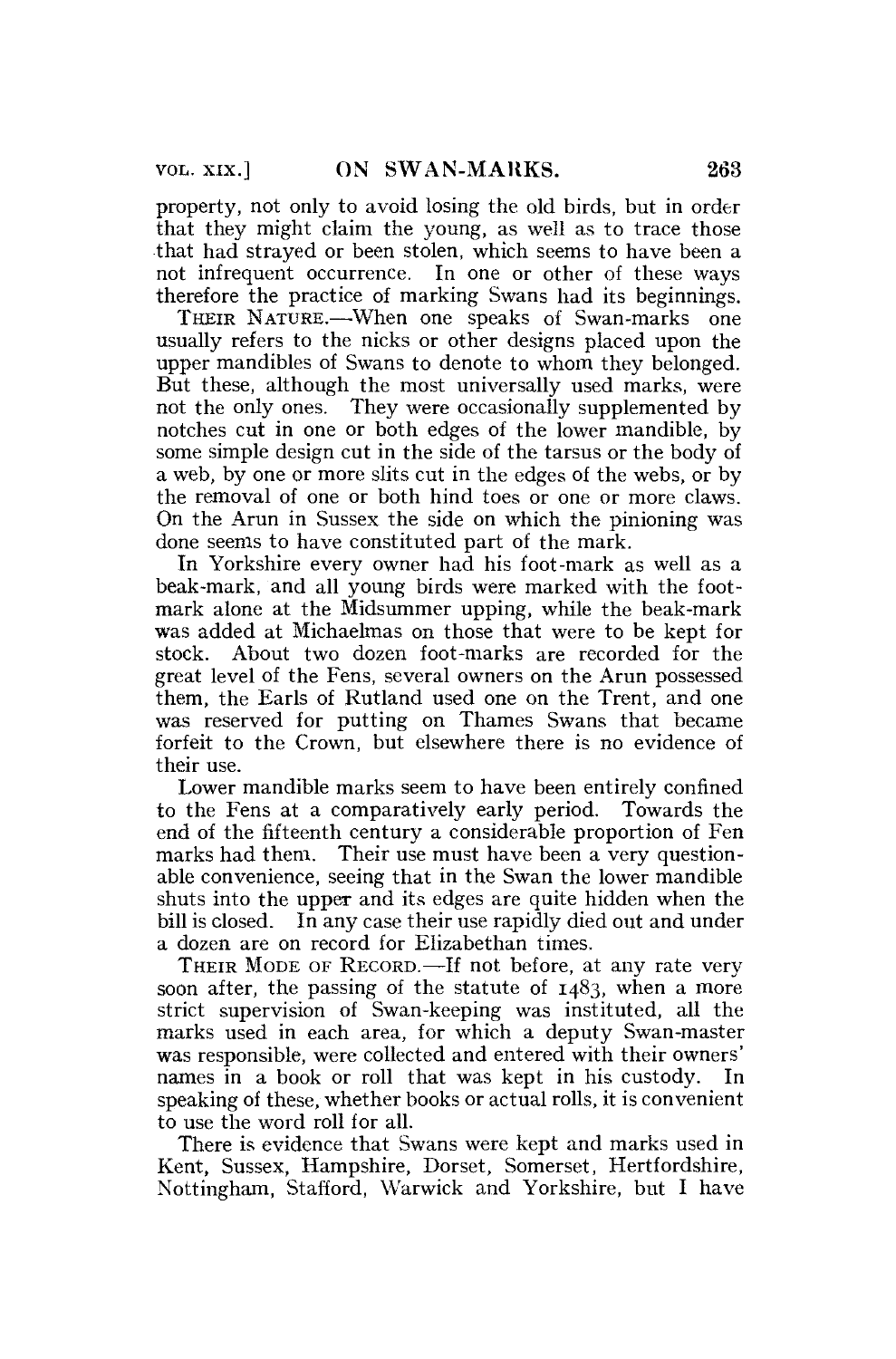never heard of any rolls of marks appertaining to these counties and only very few odd marks used in them have come to light.

Such rolls as I have been able to examine are divisible territorially into three groups. These undoubtedly contained the greater part of the Swan-owners in England in the fifteenth, sixteenth and seventeenth centuries, and each group was presided over by its deputy Swan-master. The first and largest group I have termed the Fenland area. It included the counties of Cambridge, Huntingdon, Northampton, Lincoln, west Norfolk and parts of Leicester, Rutland and Bedford. The second, the Broadland area, included east Norfolk and the whole of Suffolk. The third, the Thames area, included Middlesex, Surrey, Buckinghamshire, Berkshire, Oxfordshire and parts of Hampshire, Wiltshire and Gloucester.

Besides other MS. material of coeval date, this paper is based on a study of thirty-one of these rolls, fifteen Fenland, ten Broadland, two mixed Fenland and Broadland and four Thames. Swan-marks are depicted on these rolls in two different ways, but with much variety of detail. Usually a conventional outline of the upper mandible in plan is drawn, either vertically or horizontally, and the nail at the tip and the knob at the base are generally indicated. Occasionally the head and eyes are drawn also. In a good many instances the whole head is drawn in profile, but in these cases the bill is always drawn in plan, so that the whole mark can be exhibited in its right position. What therefore appears in the drawing to be an outline of the culmen is actually the opposite margin of the bill.\* The fact that this is so is generally indicated by the position of the nail.

In both types the outline and the marks are drawn in black, while sometimes the bill is filled in with red paint.

Where lower mandible marks are recorded they are either depicted as triangular notches projecting outwards from the lateral margins, or a description of them is written across the bill, e.g., Edmund Thompson of Sutton St. Mary, Lines, had " a tick att the bills end on the farr side on the nether chappe,"

\* Whoever was responsible for drawing the marks of the Corporation and the Bishop of Norwich in Yarrell<sup> $(L, B, I, V, p, 339)$  had not</sup> appreciated this. They were evidently copied from one of these profile rolls (most Broadland rolls are of this type) and the artist, thinking that only half of the marks were shown, has, in transferring them to his outlines which are in plan, doubled them. What should therefore have been depicted as nicks down the far side of the bill have become transformed into diamonds down the centre !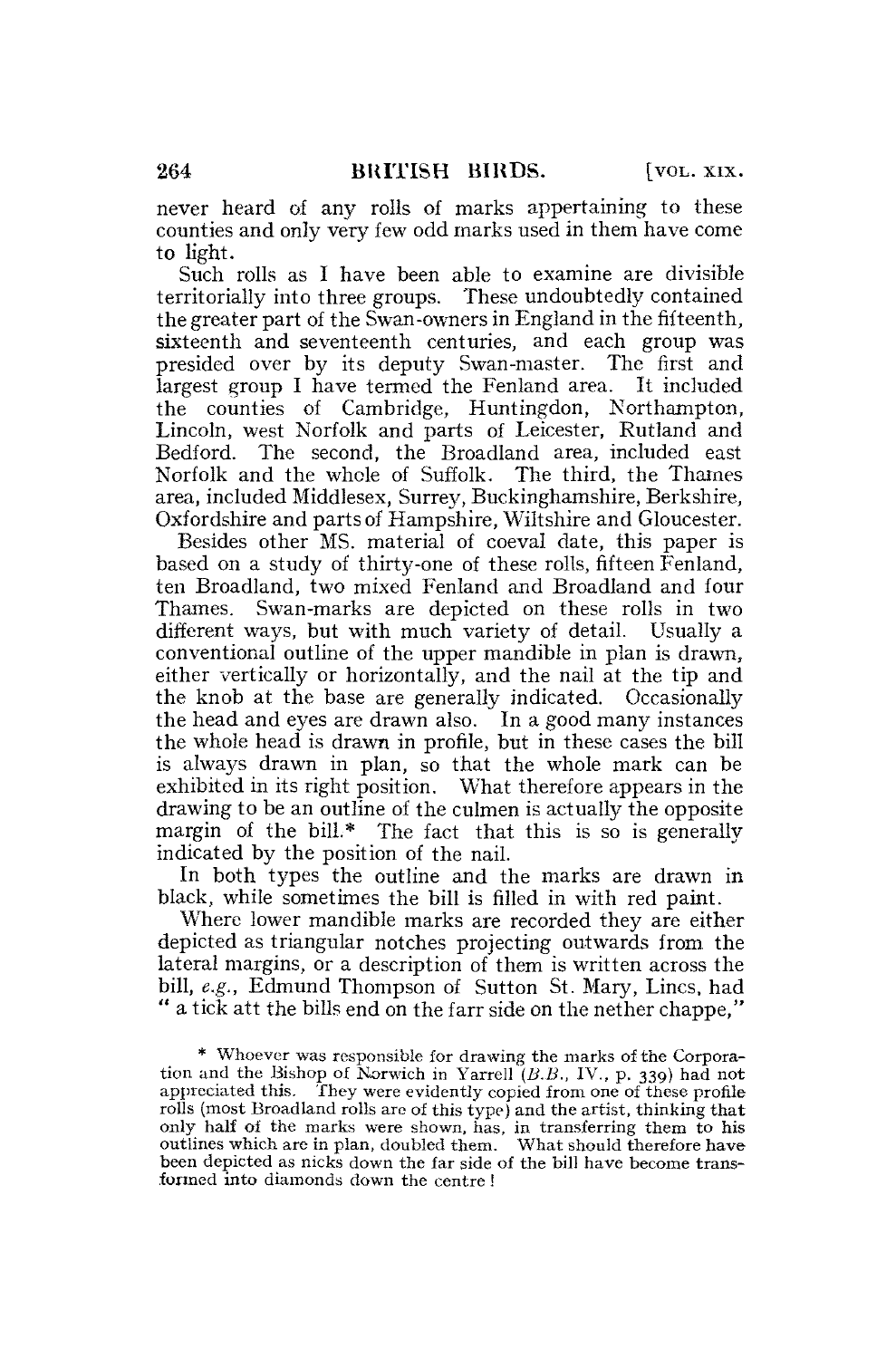and John Woode of Fulbourne, Cambs., had " tow tickes on the nether beake on the nere side."

Foot-marks were occasionally drawn also, but were generally written in the same way, *e.g.,* part of the mark of Tattershall College, Lincs, was " $\AA$  penny crosse on the legge," and Thomas Gray of Wisbech, Cambs., had " both the out webbs slvt."

The question is sometimes asked, how many Swan-marks were there  $\ell$ . It is really an impossible one to answer. will be seen later on the same mark underwent variations from time to time, while old ones died out and new ones were created in continuous succession. It would no doubt be possible to arrive at a rough figure by a very laborious process of comparison, but it would be impossible to arrive at any conclusion as to how many were actually in use at a given time. Just by way of illustration, Brit. Mus. Add. MS. 6301, which is a representative Fenland roll of early James I. period, contains 802 different marks, but whether they were all in use at that time is quite doubtful. The Record Office roll records 184 different marks, which appear to have belonged to owners almost entirely resident in the Hundred of Holland, S. Lines. It is about 100-130 years anterior in date to MS. 6301, and but a very small proportion of the marks are to be found in both. The Chetham Library roll contains 469 different marks of early Elizabethan date used on the Thames and its tributaries, the Loseley roll has thirty late Elizabethan marks for Surrey, only one or two of which occur on the Chetham roll, while there must have been 130 at least belonging to the Broadland area. At one time or another therefore there must have been considerably more than 1,500 marks in use in these parts of England alone.

THEIR DERIVATION.—There can be no doubt that all landed proprietors, whether lords of the manor, heads of religious foundations or other, in mediaeval times had each their own mark or marks, which they used to indicate the ownership of their stock. There is also considerable evidence, though but little of it has ever been collected, that the same custom prevailed throughout those of yeoman, and even inferior, rank. Each man had his family mark which was placed upon his house, his cattle and horses, his sheep, goats and pigs, and even upon his ducks and geese.\* The same mark also he

<sup>\*</sup> In the Hundred Court of Seaford, Sussex, 1583-4, the Jury pre-sented " John Comber for markyng of thre duckes of EdwardWarwickes and two ducks of Symon Brighte with his owne marke and cutting owt of theire markes." *(Sussex Arch. Coll.,* VII., p. 99) ; *vide* also *Archatologia,* XXVII., p. 386.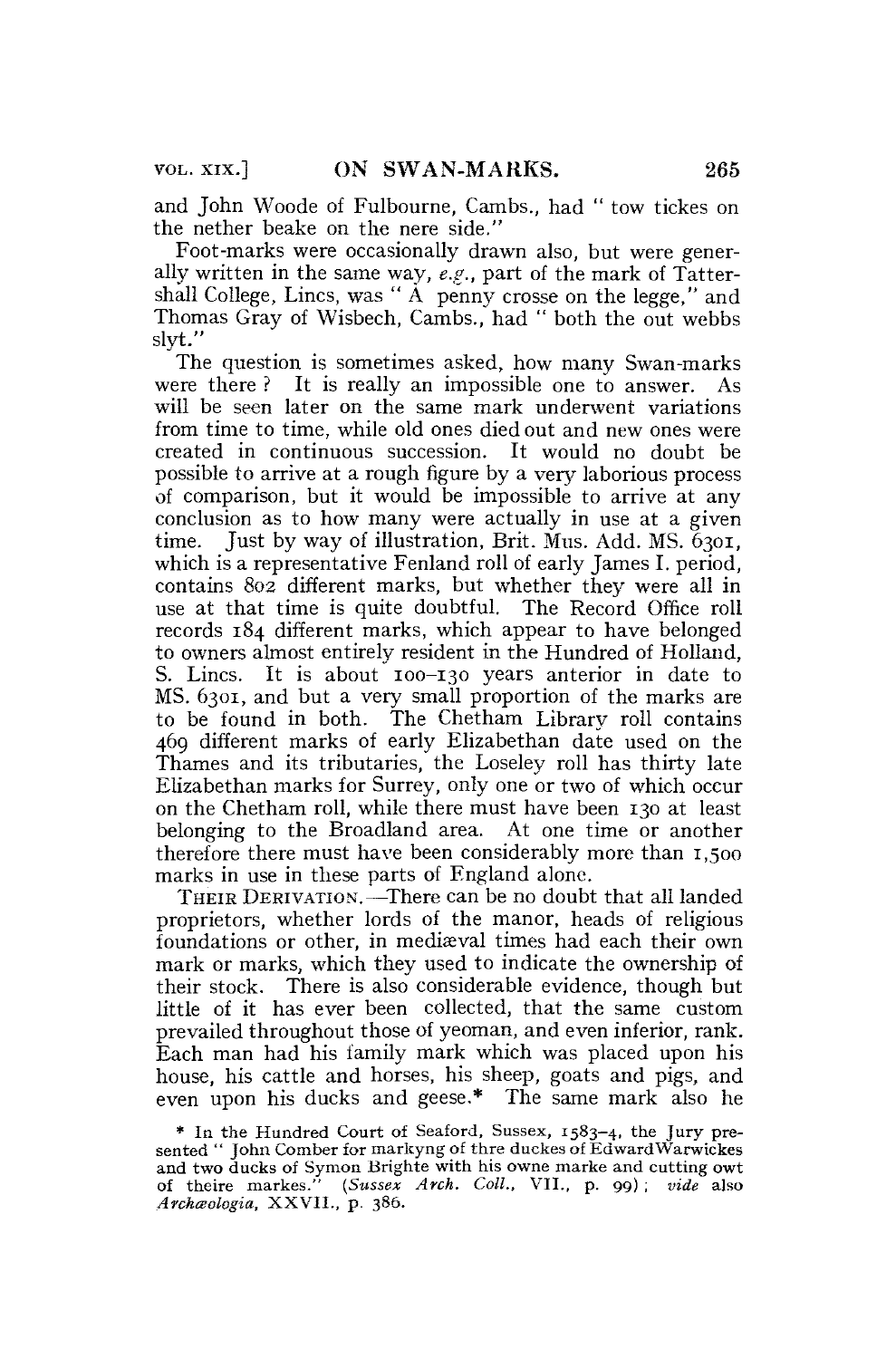## 266 BRITISH BIRDS. [VOL. XIX.

used to append to deeds and other formal documents in place of signing his name, which in most cases he was incapable of doing.

EXAMPLES OF SIMPLE MARKS.

I. The Bishop of Norwich. 2. Lord Morley. 3. Stockton Hall. Fitzwalter. 5. Claxton Hall. 6. Smallborough.





7. Sir Miles Stapleton of Ingham, d. 1466. 8. The Prior of Bromholm. (These are all Broadland marks,  $\overline{1}$  to 6 from Brit. Mus. Add. MS. 4977, 7 and 8 from Add. MS. 23732.)

Lord Morley's mark (2) is particularly interesting, as it is unique, having been used by him both on East Anglian waters and on the Thames. Other owners having Swans in different areas all had a different mark for each.

While no doubt the earliest Swan-marks consisted of merely one or more notches or holes, cut or punched in the bill or through one or more webs of the toes, many of these early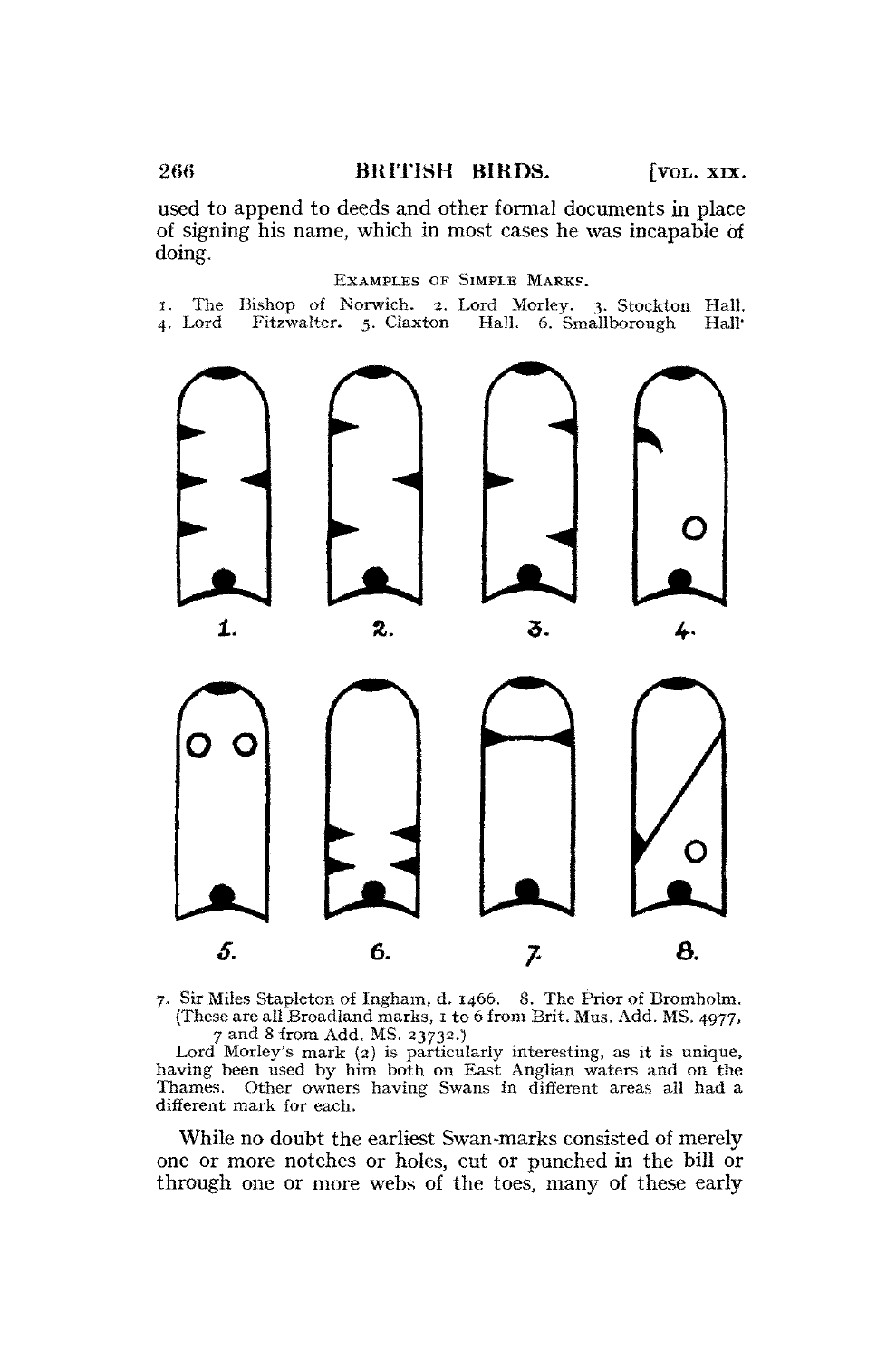manorial and yeoman's marks would be nothing more elaborate. What is more likely then that many of **the earliest**  Swan-marks should consist merely of an extension of **use** of marks already existing to another species ? So few of these marks have hitherto been brought to light, that though it is possible to say that there is a striking similarity between some of them and some recorded Swan-marks, it has not yet been possible to establish any direct association between them. If any such connection should ever be proved it is most likely to be found in the case of certain marks used in the Broadland area. Many of these consist only of different numbers of triangular notches, variously arranged on one or both sides of the upper mandible. Such simple marks are comparatively rarely found in other parts of England and strongly suggest a more ancient origin.

Anyone desirous of designing for himself a mark, whether for Swans or other stock, after the permutations and combinations of simple notches have been exhausted, would probably think first of a letter or combination of letters, such as his own initials. A good many such instances are to be found amongst Swan-marks, some simple, others more or less fantastically arranged or in combination with other devices. The majority are however of somewhat late origin. In some cases, probably of more ancient date, the connection has been lost through change of ownership, the mark as recorded in rolls now extant being under the name of a later proprietor.

A second possible method of composing a Swan-mark that would occur to most people, especially in the times with which we are dealing, would be to utilize some charge from **their**  armorial bearings. A fair number of Swan-marks are of a quasi-heraldic character, but no more than one or two instances have hitherto been cited by antiquarian writers in which any connection can be demonstrated between the mark and the owner's arms, while the extreme rarity of any such relationship has several times been commented upon by them. Most however have been writing on a single roll, and it must be remembered that changes of ownership were frequent, so that the clue to the actual origin of a given mark of heraldic character might easily be absent. I have so far been able to establish a definite connection between the mark and the owner's coat-of-arms in some two dozen cases; there are probably a good many more awaiting discovery, but it would seem that this mode of origin is really a comparatively rare **one.**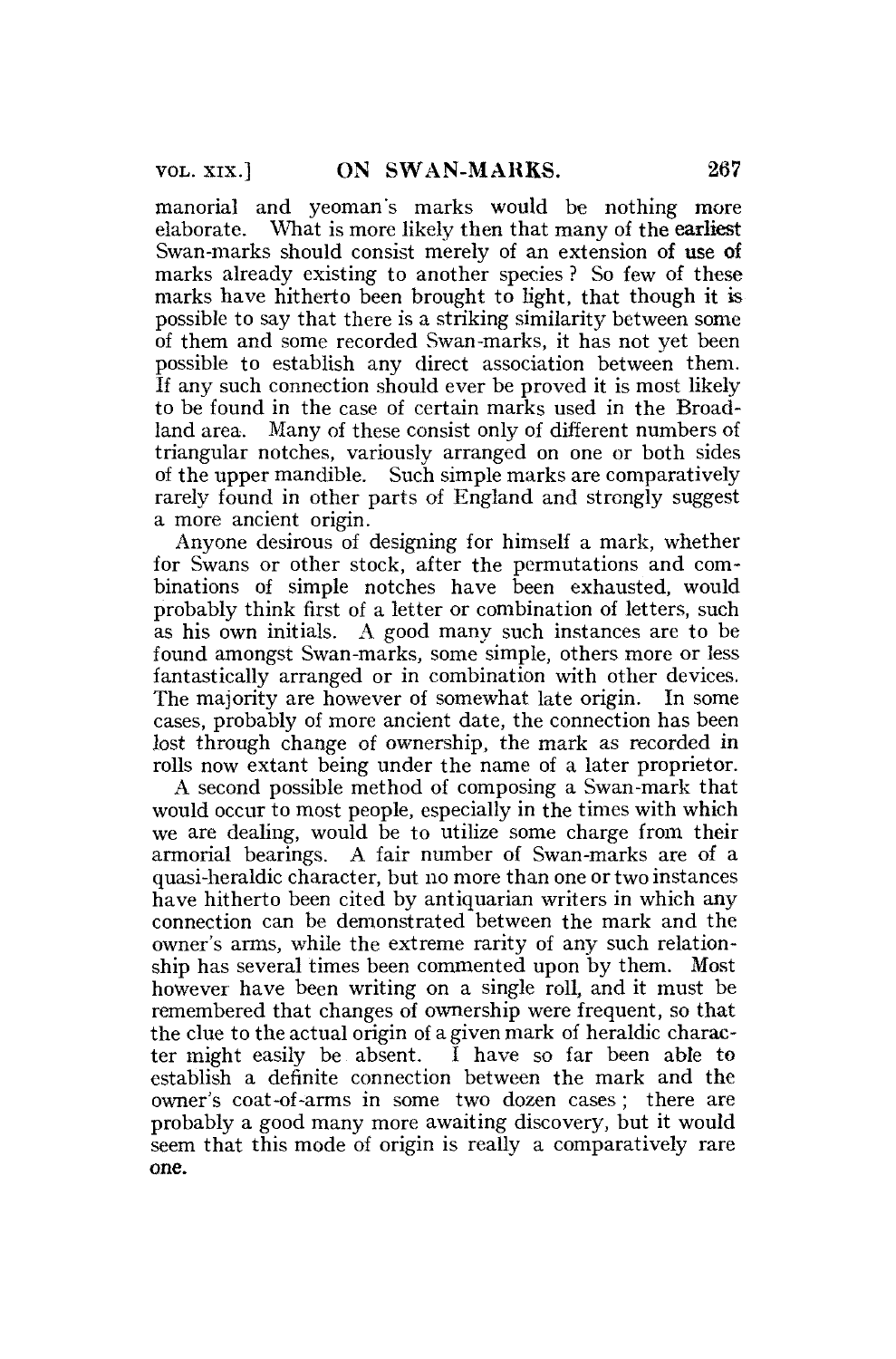## 268 BRITISH BIRDS. [VOL. XIX.

EXAMPLES OF MARKS DERIVED FROM THEIR OWNER'S NAMES.

- *g.* Sir Edward, first Baron North, of Kirtling, Cambs., d. 1564.
- 10. Lewis Mordaunt, third Baron Mordaunt, of Turvey, Beds, and Drayton, Northants., d. 1597.
- 11. Sir John Hamby of Tathwell, Lines, d. 1675.
- 12. William Prentice of Wiggenhall St. Mary Magdalen, Norfolk, *viv.* 1523.



- 13. John Vaughan of Ockham, Surrey, *viv.* 1566.
- 14. Sir Henry Lee of Ditchley, Oxon, Ranger of Woodstock, d. 1610.
- 15. Thomas Orpwood, Mayor of Abingdon, Berks., 1575.
- 16. Sir Lawrence Tanfield, of Burford Priory and Great Tew, Oxon, Chief Baron of the Exchequer and Deputy Swan-Master for the Thames, d. 1625.
	- (9 to 11 are Fenland marks from Add. MS. 6301 ; 12 is a Fenland mark from Add. MS. 4977 ; 13 is a Surrey mark from the Loseley roll; 14 to 16 are Thames marks from the Chetham Library roll.)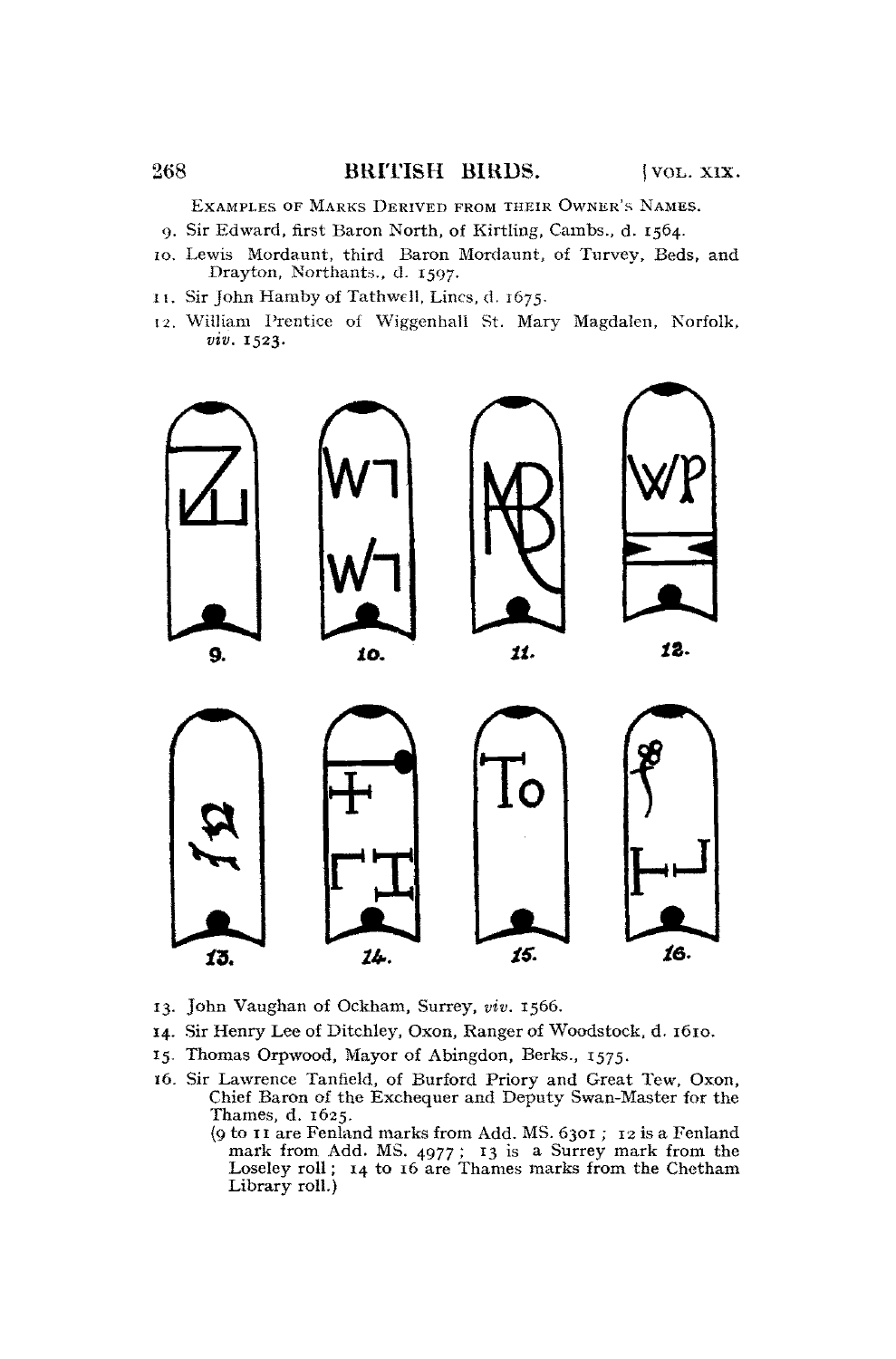EXAMPLES OF MARKS DERIVED FROM THEIR OWNER S NAMES.

- 17. Henry Everard of Walpole in Marshland, Norfolk. This branch of the family bore for their arms, gules, on a fesse between three estoilles argent, a mullet sable.
- 18. Geoffrey Paynell of Fishtoft, Lincs, viv. 1520, who bore gules, two chevrons argent.
- 19. Robert Dudley, Earl of Leicester, d. 1588. Taken from his badge of the ragged staff.
- 20. Sir Robert Bevell of Chesterton, Hunts, K.B. 1603, who bore gules, a chevron or, between three bezants.



- 21. John Reppes of West Walton in Marshland, Norfolk, who bore ermine, three chevronels sable, a crescent for difference.
- 22. Sir Drew Drewry of Catton, Norfolk.
- 23. Sir Robert Drewry of Rougham, Norfolk, knighted 1603.
	- These form an interesting pair, the Drury arms were, argent, an annulet gules, on a chief vert a cross tau, between **two**  mullets argent, pierced gules.
- 24. Andrew Halse of Sutton Courtenay, Berks, who bore argent, two piles sable.

(17 is from Add. MS. 6302 ; 21 and 22 from Add. MS. 4977 ; 23 from Add. MS. 40072 ; 18 from the Record Office roll; 19 from the Wisbech Museum roll; 20 from Mr. Henry Cooper's roll; 24 from the Chetham Library roll.)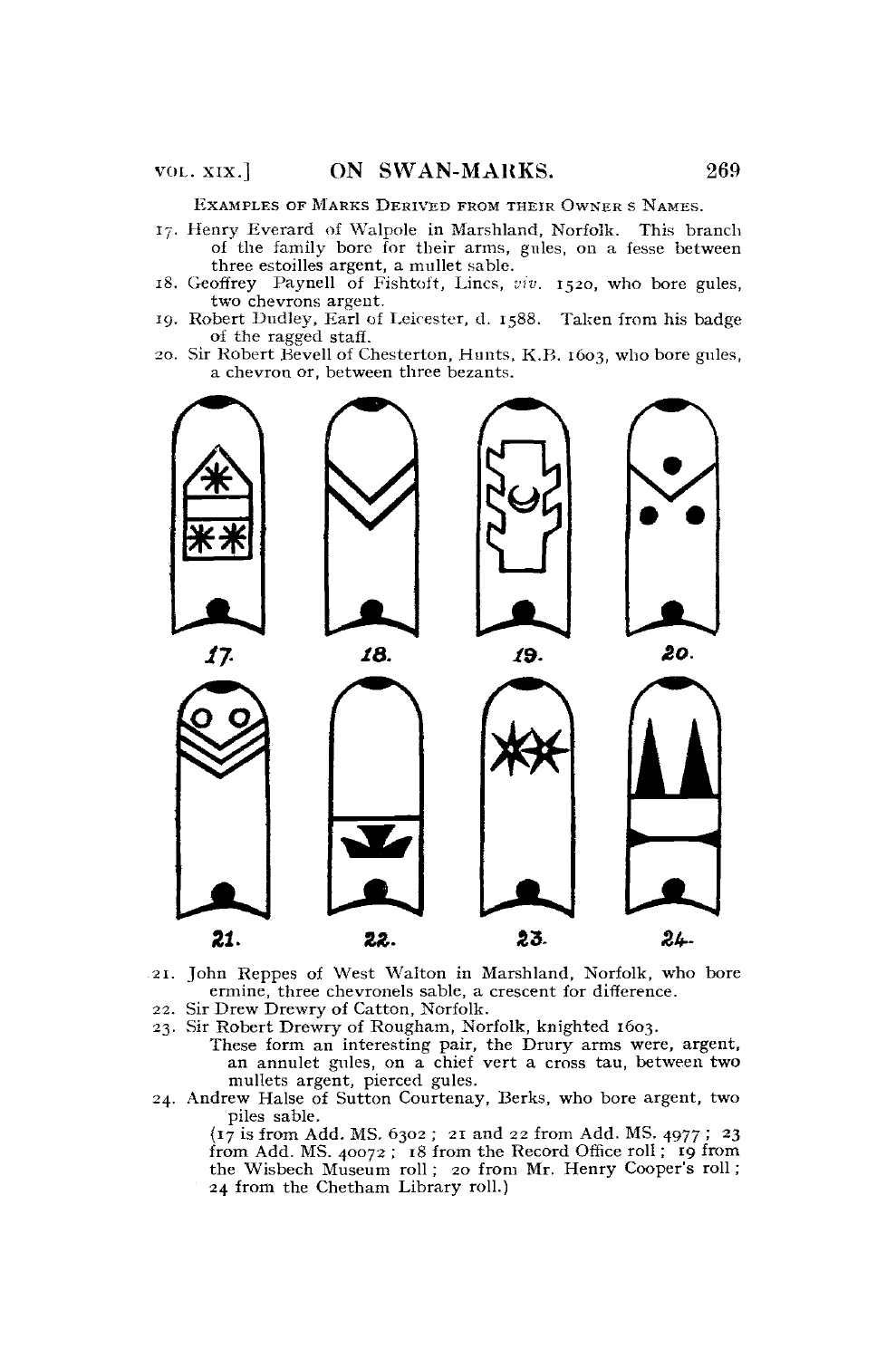On the other hand marks composed of simple designs of an heraldic character, either single, multiple or in combination, form a large group. It seems convenient to adopt an heraldic nomenclature for these as being short and easily understood. Amongst them may be mentioned the shield, which is rare and usually occurs carrying a device, the whole forming a true heraldic mark. The fesse, bar, chevron, bend, annulet and roundel are all very common, crosses occur in great variety, while the crescent, trefoil, knot, fylfot, buckle, staple and lozenge are quite rare. It is clear that with such a choice of easily formed devices, especially when combined, as is often the case, with nicks, triangles, half-hoops and squares, it would be possible to compose an endless variety of easily distinguishable marks. The majority of these designs appear to us at present to be quite arbitrary, though many may have had a meaning at the time of their inception. Marks falling into this group are abundant amongst those used in the Thames area.

Another possible source of origin lies in the analogous category of merchants' marks. Quite a number of sixteenth century Swan-owners were wealthy merchants of the Staple of Calais, and it is, I think, highly probable that if their marks could be unearthed, the Swan-marks of some of them would be found to be wholly or in part identical. The few I have hitherto seen, as also the mediæval masons' marks, bear a striking analogy to some Swan-marks, though in the latter case any connection is much less probable, while both may be merely instances of development along parallel lines *(cf. Archceologia,* XXXVII., p. 383 and *Trans. Norf. Arch. Soc.* III. and IV.).

Other marks evidently had their origin in a symbolic representation of the calling of their owners. Thus many of the monastic houses and their heads took an Abbot's or a Prior's staff for their mark, sometimes doubled, as in the case of Swineshead Abbey (Yarrell, *B.B.,* IV., p. 332) or combined with other devices, such as bars, annulets, nicks, etc., of which there are numerous instances in rolls of the Thames area. A particularly interesting example in this category is furnished by the mark of the Abbey of Crowland. It may be remembered that this Abbey was founded to the memory of St. Guthlac, who, the legend states, retired to an island in the Fens, where he was nightly plagued by a number of devils, from whose importunities he was ultimately delivered by means of a scourge presented to him in a vision by St. Bartholomew. Bearing this in mind, the monks of Crowland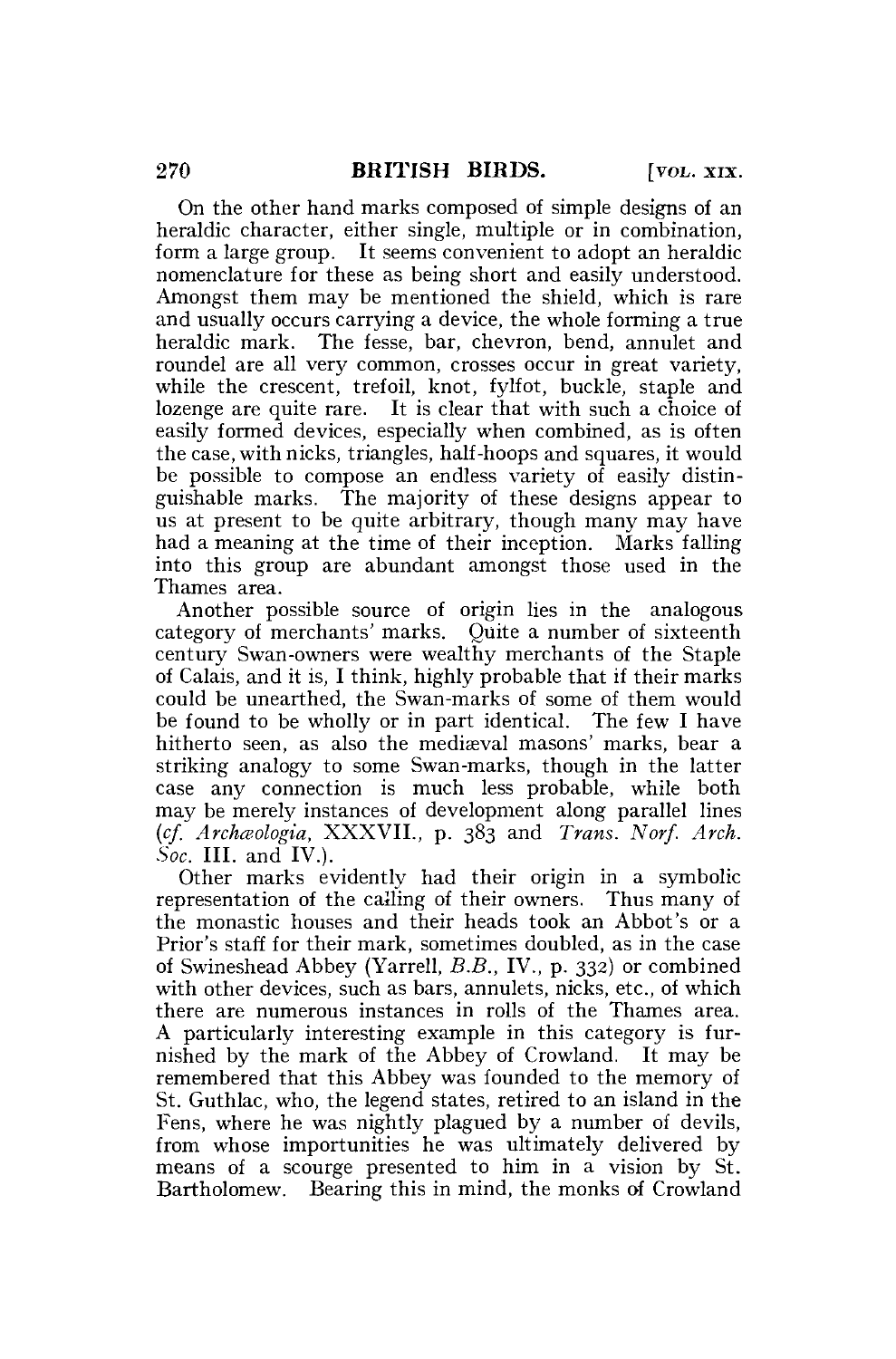adopted as their Swan-mark a three-thonged scourge, the drawing of which in the Swan-rolls is absolutely identical with

EXAMPLES OF MARKS OF QUASI-HERALDIC CHARACTER.

- 25. Randoll Bird of Pinchbeck, Lines, b. 1583.
- 26. Edward Hall of Gretlord, Lines, 1540-1592.
- 27. Thomas Hewar of Oxborough, Norfolk.
- 28. Thomas Cony of Kirton in Holland, Lines, d. 1584.



- 29. John More of Haddon, Oxon.
- 30. Nicholas Nicholas, Alderman of Reading, 1546.
- 31. Richard Bridges of Shefford, Berks, d. 1558.
- 32. Christopher Litcctt of Ruscombe, Berks, d. 1554.
	- (25 to 28 are Fenland marks from Add.  $\widetilde{MS}$ . 6301; 29-32 are Thames marks from the Chetham Library roll.)

that of the one being handed by St. Bartholomew to St. Guthlac in a twelfth century illuminated MS. of his life in the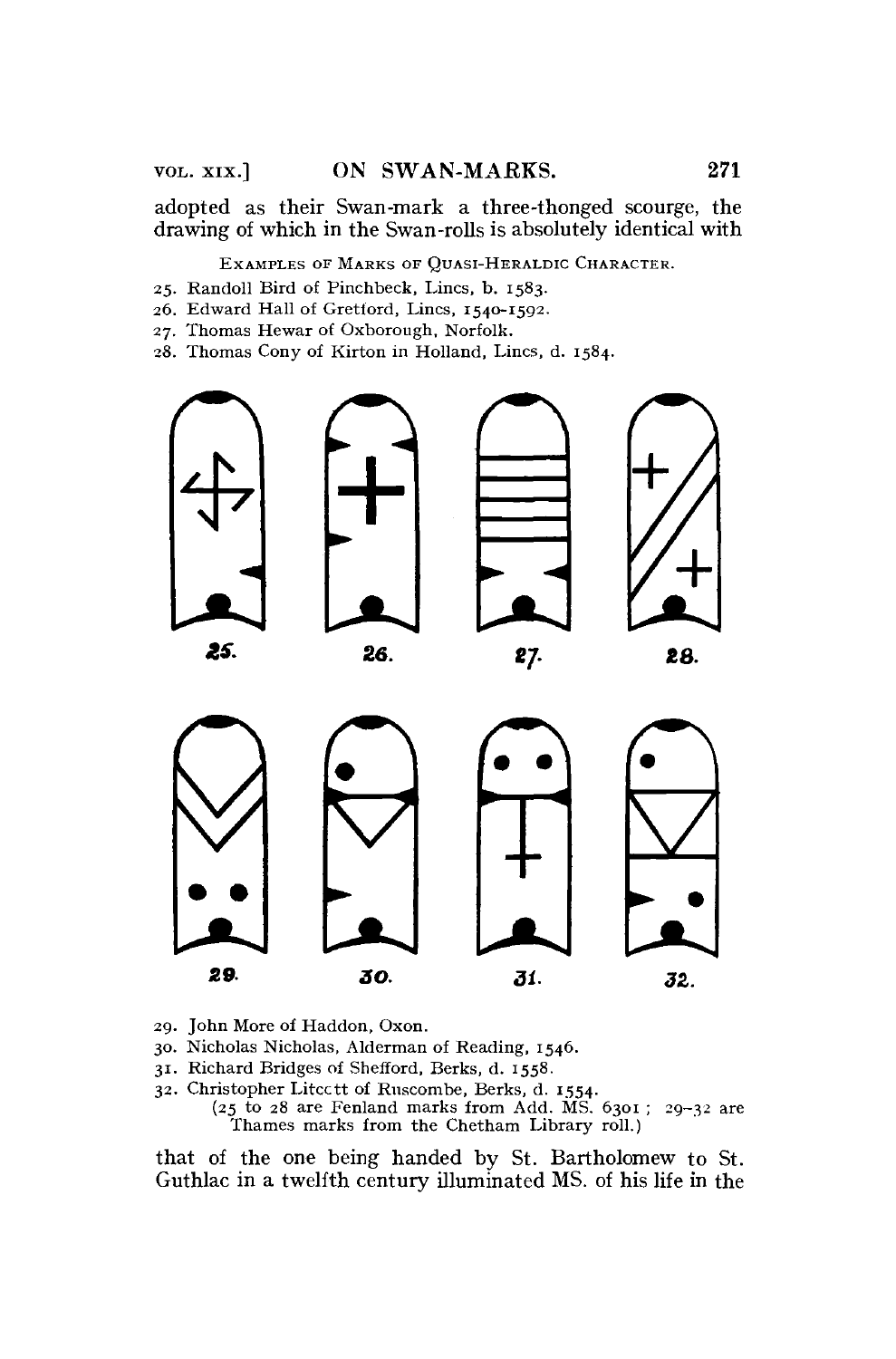British Museum. The Swan-mark, moreover, was always known under the name of " the skorge " (53 *infra).* Yarrell *(t.c,* p. 333) referring to his figure of the mark of Lord Buckhurst from the Loseley roll states that its being composed of two keys had reference to his office of Chamberlain of the Household. This may have been so, though we have no information as to whether the date of origin of the mark was subsequent to that of his appointment to that office. The use of one or two keys alone or in combination with other objects was not a very rare device.



EXAMPLES OF MARKS DERIVED FROM THEIR OWNERS' CALLING. 33. The Abbot of Dereham, W. Norfolk.

- 34. The Abbot of Langley, E. Norfolk.
- 
- 35. The Abbot of Chertsey, Surrey.
- 36. The Abbot of Medmenham, Bucks. (33 is a Fenland mark from Add. MS. 6302 ; 34 a Broadland
	- mark from Add. MS. 23732 ; 35 and 36 Thames marks from the Chetham Library roll.)

A large number of marks, particularly amongst the Fenland ones, consist of designs derived from familiar objects used in the house, in agriculture, in trade or sport, and may or may not bear any allusion to the avocation of their first proprietors. These consist, besides keys already mentioned, of such things as forks, knives, pot-hooks, bows, arrows, a cross-bow, a pike, a stirrup, spurs, a hunting horn, a boat, a rudder, anchors, punt-poles, fish-spears, ladders, dice, swords, spades, shears, carpenters' squares, hammers, baker's peels, etc., etc. These occur singly or in pairs or in combination with one another, either parallel or crossed, so that a large number of somewhat elaborate, but easily distinguishable, designs resulted.